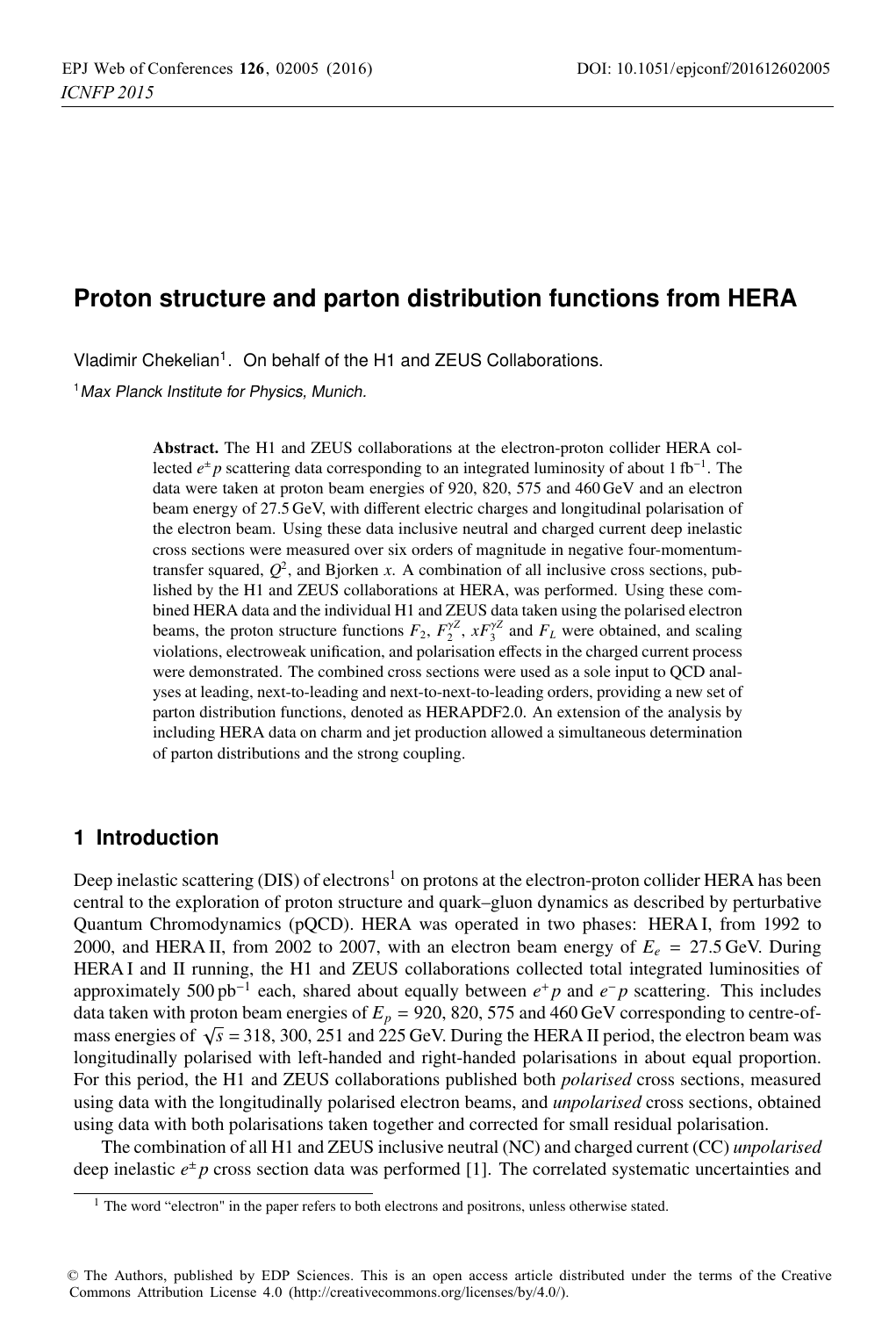global normalisations were treated such that one coherent HERA data set was obtained. The results published in [1] comprise the core of this paper.

Using these combined *unpolarised* HERA I and HERA II and *polarised* HERA II cross section data, the proton structure functions  $F_2$ ,  $F_2^{\gamma Z}$ ,  $xF_3^{\gamma Z}$  and  $F_L$  were obtained, and scaling violations, electroweak unification as well as polarisation effects in CC were demonstrated.

The dependences of the combined NC and CC inclusive DIS cross sections from HERA on Bjorken *x* and negative four-momentum-transfer squared,  $Q^2$ , were analysed in the pQCD framework to determine a new set of quark and gluon momentum distributions in the proton, denoted as HERAPDF2.0. An inclusion of the HERA data on charm and jet production to the analysis allowed a simultaneous determination of the parton distributions and the strong coupling.

### **2 NC and CC cross sections and parton distributions**

The neutral current  $e^{\pm}p$  deep inelastic scattering cross section, after correction for QED radiative effects, can be written in the reduced form as

$$
\sigma_{r,NC}^{\pm} = \frac{d^2 \sigma_{NC}^{e^{\pm}p}}{dx dQ^2} \frac{x Q^4}{2\pi \alpha^2} \frac{1}{Y_+} = \tilde{F}_2 \mp \frac{Y_-}{Y_+} x \tilde{F}_3 - \frac{y^2}{Y_+} \tilde{F}_L.
$$
 (1)

Here, *<sup>x</sup>* is the Bjorken scaling variable, and y characterizes the inelasticity of the interaction. The helicity dependences are contained in  $Y_{\pm} = 1 \pm (1 - y)^2$ . The generalised proton structure functions,<br> $\tilde{F}_{2,2}$ , occurring in Eq. 1, may be written as linear combinations of the hadronic structure functions  $\tilde{F}_{2,3}$ , occurring in Eq. 1, may be written as linear combinations of the hadronic structure functions  $F_2$ ,  $F_{2,2}^{\gamma Z}$ , and  $F_{2,3}^Z$ , containing information on the QCD parton dynamics as well as the electroweak<br>couplings of the quarks to the neutral vector bosons. The function  $F_2$  is associated with pure photon couplings of the quarks to the neutral vector bosons. The function  $F_2$  is associated with pure photon exchange terms,  $\tilde{F}_{2,3}^{yZ}$  correspond to photon–*Z* interference and  $F_{2,3}^{z}$  correspond to pure *Z* exchange terms. The longitudinal structure function  $F_L$  may be similarly decomposed.  $F_L$  is important only at high y and is expected to be negligible at large x and  $Q^2$ .

The generalised proton structure functions depend on the electric charge of the lepton beam and on the lepton beam polarisation<sup>2</sup>, *P*, on the *Z*-boson mass  $M_Z$  and on sin<sup>2</sup>  $\theta_W$ , with  $\theta_W$  being the electroweak mixing angle.

$$
\tilde{F}_2^{\pm} = F_2 + \kappa(-v_e \mp Pa_e)F_2^{\gamma Z} + \kappa^2(v_e^2 + a_e^2 \pm 2Pv_e a_e)F_2^Z,
$$
  
\n
$$
x\tilde{F}_3^{\pm} = \kappa(-a_e \mp Pv_e)xF_3^{\gamma Z} + \kappa^2(2v_e a_e \pm P(v_e^2 + a_e^2))xF_3^Z.
$$
\n(2)

Here,  $\kappa = (4 \sin^2 \theta_W \cos^2 \theta_W)^{-1} Q^2/(Q^2 + M_Z^2)$  determines the relative amount of *Z* to  $\gamma$  exchange. The quantities  $v = -1/2 + 2 \sin^2 \theta_W$  and  $a = -1/2$  are the vector and axial-vector countings of the electron quantities  $v_e = -1/2 + 2 \sin^2 \theta_W$  and  $a_e = -1/2$  are the vector and axial-vector couplings of the electron to the *Z*-boson in the Standard Model. At leading order in QCD the hadronic structure functions are related to linear combinations of sums and differences of the quark and anti-quark momentum distributions  $xq(x, Q^2)$  and  $x\overline{q}(x, Q^2)$  of the proton:

$$
(F_2, F_2^{\gamma Z}, F_2^Z) = x \sum (e_q^2, 2e_q v_q, v_q^2 + a_q^2)(q + \bar{q}),
$$
  

$$
(xF_3^{\gamma Z}, xF_3^Z) = 2x \sum (e_q a_q, v_q a_q)(q - \bar{q}),
$$
 (3)

where  $v_q$  and  $a_q$  are the vector and axial-vector couplings of the light quarks to the *Z*-boson, and  $e_q$  is the charge of the quark of flavor *q*.

<sup>&</sup>lt;sup>2</sup>The longitudinal polarisation is defined as  $P = (N_R - N_L)/(N_R + N_L)$  with  $N_R (N_L)$  being the number of right-handed (left-handed) leptons in the beam.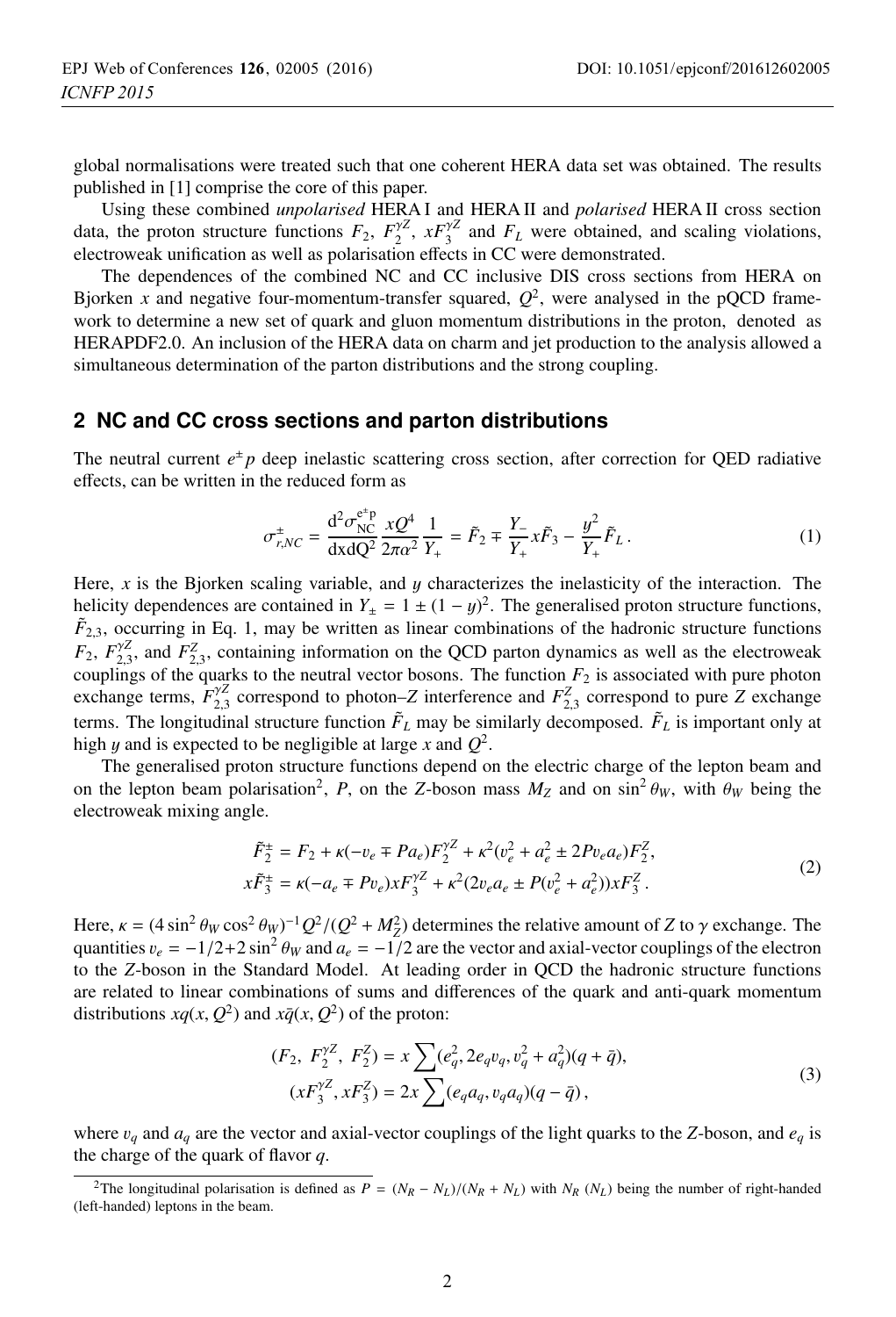The charged current  $e^{\pm}$  *p* cross section of longitudinally polarised leptons and unpolarised protons can be expressed in the reduced form as

$$
\tilde{\sigma}_{r,CC}^{\pm} \equiv \frac{2\pi x}{G_F^2} \left[ \frac{M_W^2 + Q^2}{M_W^2} \right]^2 \frac{\mathrm{d}^2 \sigma_{CC}^{e^+ p}}{\mathrm{d}x \mathrm{d}Q^2} = \frac{1}{2} (1 \pm P) \left( Y_+ W_2^{\pm} \mp Y_- x W_3^{\pm} - y^2 W_L^{\pm} \right) \,, \tag{4}
$$

where  $G_F$  is the Fermi constant defined using the weak boson masses  $M_W$  and  $M_Z$ . This equation shows that the cross section has a linear dependence on the longitudinal polarisation of the lepton beam. In the QPM  $W_L^{\pm} \equiv 0$ , and the structure functions  $W_2^{\pm}$  and  $xW_3^{\pm}$  are expressed as the flavordependent sum and difference of the quark and anti-quark momentum distributions. Only positively charged quarks contribute to *W*<sup>−</sup> mediated scattering, and only negatively charged quarks couple to the exchanged *W*<sup>+</sup> boson:  $W_2^- = x(U + \overline{D})$ ,  $W_2^+ = x(\overline{U} + D)$ ,  $xW_3^- = x(U - \overline{D})$ ,  $xW_3^+ = x(D - \overline{U})$ . Below the *b*-quark mass threshold, the *U*,  $\overline{U}$  and *D*,  $\overline{D}$  distributions represent the sums of up-type and down-type quark densities:  $U = u + c$ ,  $\overline{U} = \overline{u} + \overline{c}$ ,  $D = d + s$ ,  $\overline{D} = \overline{d} + \overline{s}$ .

The combination of NC and CC measurements makes it possible to determine both the valencequark distributions,  $xu_v = x(U - \overline{U})$  and  $x\overline{d}_v = x(D - \overline{D})$ , and the sea-quark distributions,  $x\overline{U}$  and  $x\overline{D}$ . The parton distribution functions (PDFs) are determined by a fit to the *x* and  $Q^2$  dependence of data using the linear DGLAP equations [2] at leading order (LO), next-to-leading order (NLO) or next-tonext-to-leading order (NNLO) in pQCD. The experimentally measured scaling violations determine the gluon distribution in the fit.

### **3 Combination of all inclusive NC and CC cross section data at HERA**

In order to combine all inclusive *unpolarised* NC and CC cross section measurements published by H1 and ZEUS, they were translated onto common *x*,  $Q^2$  grids and averaged [1]. In total 41 data sets from H1 and ZEUS entered into this combination. The references to individual data sets can be found in [1]. Separate measurements from the same data set were not translated to the same grid point and the vast majority of grid points accumulated data from both H1 and ZEUS measurements; the typical case is six measurements from six different data sets. The translation of the original measurements to the nearest grid points was performed using results of the QCD and fractal fits to the combined data; for details see [1]. The procedure applied for the combination follows very closely to the one used for the previously published combination of the HERA I data [3] and for the combination of the HERA I data and preliminary HERA II results [4].

### **3.1 Averaging cross sections**

The averaging of the data points was performed using the HERAverager [5] tool which is based on  $a \chi^2$  minimisation method [6]. This method imposes that there is one and only one correct value for the cross section of each process at each point of the phase space. These values are estimated by optimising a vector,  $m^i$ , which is the result of the averaging for the cross sections. The  $\chi^2$  definition used<br>takes into account the correlated and uncorrelated systematic uncertainties of the H1 and ZEUS crosstakes into account the correlated and uncorrelated systematic uncertainties of the H1 and ZEUS crosssection measurements and allows for shifts of the data to accommodate the correlated uncertainties. The  $\chi^2$  function involves all measurements from all data sets and can be approximated by

$$
\chi_{\text{tot}}^2 \approx \chi_{\text{min}}^2 + \sum_{i=1, N_M} \frac{\left[m^i - \sum_j \gamma_j^i m^i b_j' - \mu^i\right]^2}{\delta_{i,\text{stat}}^2 \mu^i \left(m^i - \sum_j \gamma_j^i m^i b_j'\right) + \left(\delta_{i,\text{uncor}} m^i\right)^2} + \sum_j (b_j')^2, \tag{5}
$$

where  $\chi^2_{\text{min}}$  is the minimum of  $\chi^2_{\text{tot}}$ ,  $N_M$  is the number of combined measurements,  $\mu^i$  is the aver-<br>age value at point *i*, and  $\chi^i$ ,  $\delta_{\text{tot}}$ , and  $\delta_{\text{tot}}$ , are its relative correlated systematic, r age value at point *i*, and  $\gamma^i_j$ ,  $\delta_{i,\text{stat}}$  and  $\delta_{i,\text{uncor}}$  are its relative correlated systematic, relative statistical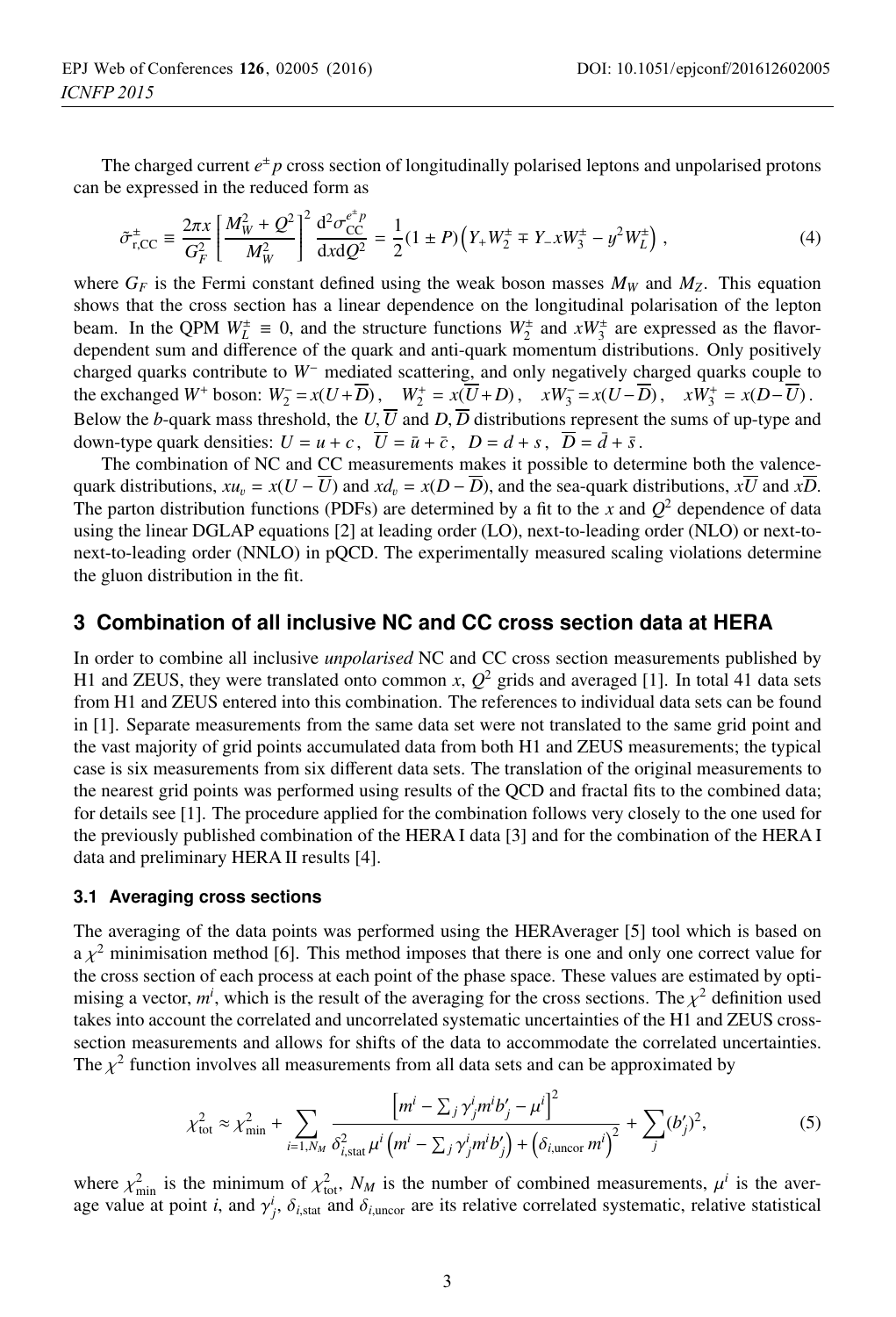

**Figure 1.** Left: The combined HERA data for the inclusive NC  $e^+$  *p* reduced cross sections as a function of  $Q^2$ for six selected values of *x*, compared to the individual H1 and ZEUS data. Right: The combined HERA data for the inclusive NC *e*<sup>−</sup> *p* reduced cross section as a function of *Q*<sup>2</sup> for four selected values of *x*, compared to the previously published combined results from HERA I alone.

and relative uncorrelated systematic uncertainties, respectively. The shifts  $b'_{j}$ , also called nuisance parameters, are related to the original correlated shifts  $b_j$  of the cross sections in units of sigma of the respective correlated systematic uncertainties through an orthogonal transformation, which is also used to determine  $\gamma^i_j$  [3]. The average values  $\mu^i$  and systematic shifts  $b_j$  are determined analytically from a system of linear equations  $\partial \chi_{\text{tot}}^2 / \partial m^i = 0$  and  $\partial \chi_{\text{tot}}^2 / \partial b_j = 0$ . An iterative procedure is used to determine the average of the data. It converges after two iterations determine the average of the data. It converges after two iterations.

#### **3.2 Combined neutral and charged current cross sections at HERA**

The 2927 published cross sections from the 41 data sets were combined to become 1307 combined cross-section measurements. For the resulting 1620 degrees of freedom,  $a \chi^2_{\text{min}} = 1687$  was obtained, indicating consistency of the input data. It was also checked that the pull distributions for the different indicating consistency of the input data. It was also checked that the pull distributions for the different data sets and in different corners of the phase space showed good consistency of all data.

In Fig. 1 (left) the individual H1 and ZEUS and the HERA combined reduced cross sections for NC  $e^+p$  scattering at  $\sqrt{s}$  = 318 GeV are shown as a function of  $Q^2$  for selected values of *x*. The improvement due to combination is clearly visible. In Fig. 1 (right) a comparison between the combined HERA data and the combination of HERA I data alone [3] for NC *e*<sup>−</sup> *p* scattering is shown. The integrated luminosity for *e*<sup>−</sup> *p* scattering was very limited for the HERA I period, therefore, the improvements due to the new combination are even more substantial than for  $e^+ p$  scattering.

The combined reduced cross sections for NC and CC  $e^{\pm}p$  scattering are obtained together with their statistical, uncorrelated and correlated systematic uncertainties. At the proton beam energy of  $E_p$  = 920 GeV, corresponding to the highest centre-of-mass energy of  $\sqrt{s}$  = 318 GeV, they are shown in Fig. 2 for NC (left) and CC (right) as a function of  $Q^2$  for different values of *x*. The total uncertainties for NC are below 1.5% over the  $Q^2$  range of  $3 \leq Q^2 \leq 500 \text{ GeV}^2$  and below 3% up to  $Q^2$  = 3000 GeV<sup>2</sup>. Cross sections are provided for values of  $Q^2$  between  $Q^2$  = 0.045 GeV<sup>2</sup> and  $Q^2$  = 50000 GeV<sup>2</sup> and for values of *x* between  $x = 6 \times 10^{-7}$  and  $\overline{x} = 0.65$ .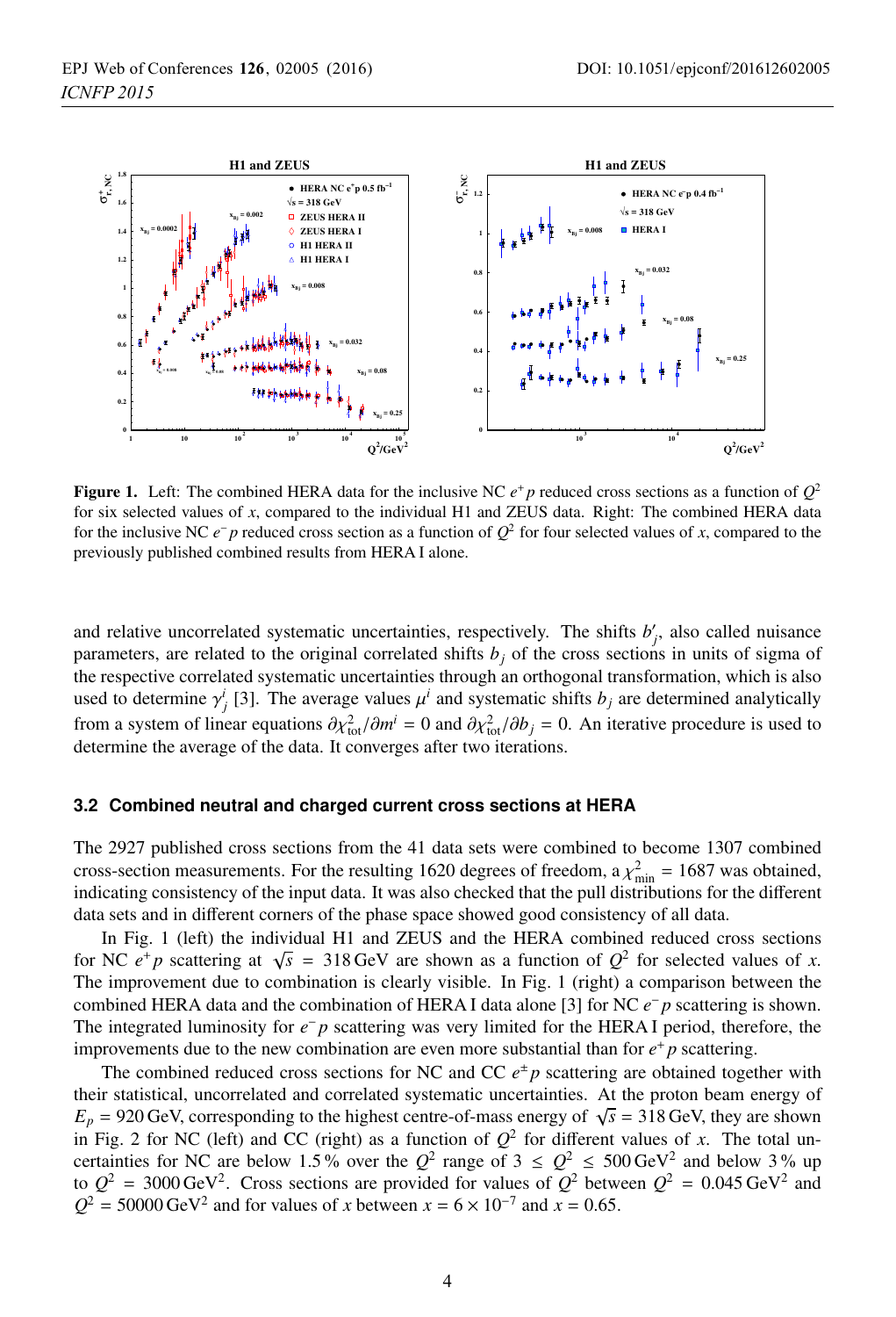

**Figure 2.** Left (Right): The combined HERA data for the inclusive NC (CC) *e*<sup>+</sup> *p* and *e*<sup>−</sup> *p* reduced cross sections at  $\sqrt{s}$  = 318 GeV together with fixed-target data and the predictions of HERAPDF2.0 NNLO. The bands represent the total uncertainties on the predictions.

The combined NC and CC cross sections were integrated to obtain the single-differential cross sections  $d\sigma/dQ^2$ . The integration over *x* was performed in the region  $y < 0.9$ , using the shapes as predicted from HERAPDF2.0. All correlated and uncorrelated uncertainties were taken into account. The cross-sections  $d\sigma/dQ^2$  are shown in Fig. 3 (left) for NC and CC  $e^- p$  and  $e^+ p$  scattering together with predictions from HERAPDF2.0 NLO. Whereas the NC cross sections are three orders of magnitude larger at low  $Q^2 \approx 100 \,\text{GeV}^2$ , where they are dominated by virtual photon exchange, the NC and CC cross sections become similar in magnitude at  $Q^2 \approx 10000 \,\text{GeV}^2$ , i.e. at around the massscale squared of the electroweak bosons, demonstrating the success of electroweak unification in the Standard Model.

The total CC cross sections  $\sigma_{\text{CC}}^{e^+ p}$  measured by H1 and ZEUS in the range  $Q^2 > 400 \text{ GeV}^2$  and 0.9 are shown in Fig. 3 (right) as a function of the electron beam polarisation. The cross sections  $y < 0.9$  are shown in Fig. 3 (right) as a function of the electron beam polarisation. The cross sections were obtained using the HERA II CC data with left-handed and right-handed electron beam polarisations [7, 8] and using CC data from HERA I with unpolarised electron beams [9]. The measurements are compared to expectations of the Standard Model based on the HERAPDF1.5[4] parameterisation of the parton densities of the proton. The measurements exhibit the expected linear dependence as a function of the polarisation and are consistent with the axiomatic absence of right-handed charged currents in the Standard Model.

# **3.3** Scaling violations of  $F_2$  and the proton structure function  $F_2^{\gamma Z}$

The dominant contribution to the NC cross section is due to  $F_2$ , see Eqs. 1-3. Therefore, the combined reduced NC cross sections in Fig. 2 (left) reveal the main properties of the proton structure function  $\tilde{F}_2$ . At  $x \approx 0.1$  they are independent of  $Q^2$  demonstrating scaling of  $\tilde{F}_2$  in this region. At higher and solutions due to emission of gluons from quarks and splitting lower values of *x* one observes scaling violations due to emission of gluons from quarks and splitting of gluons into quark-antiquark pairs, respectively. Values of the structure function  $\tilde{F}_2$  determined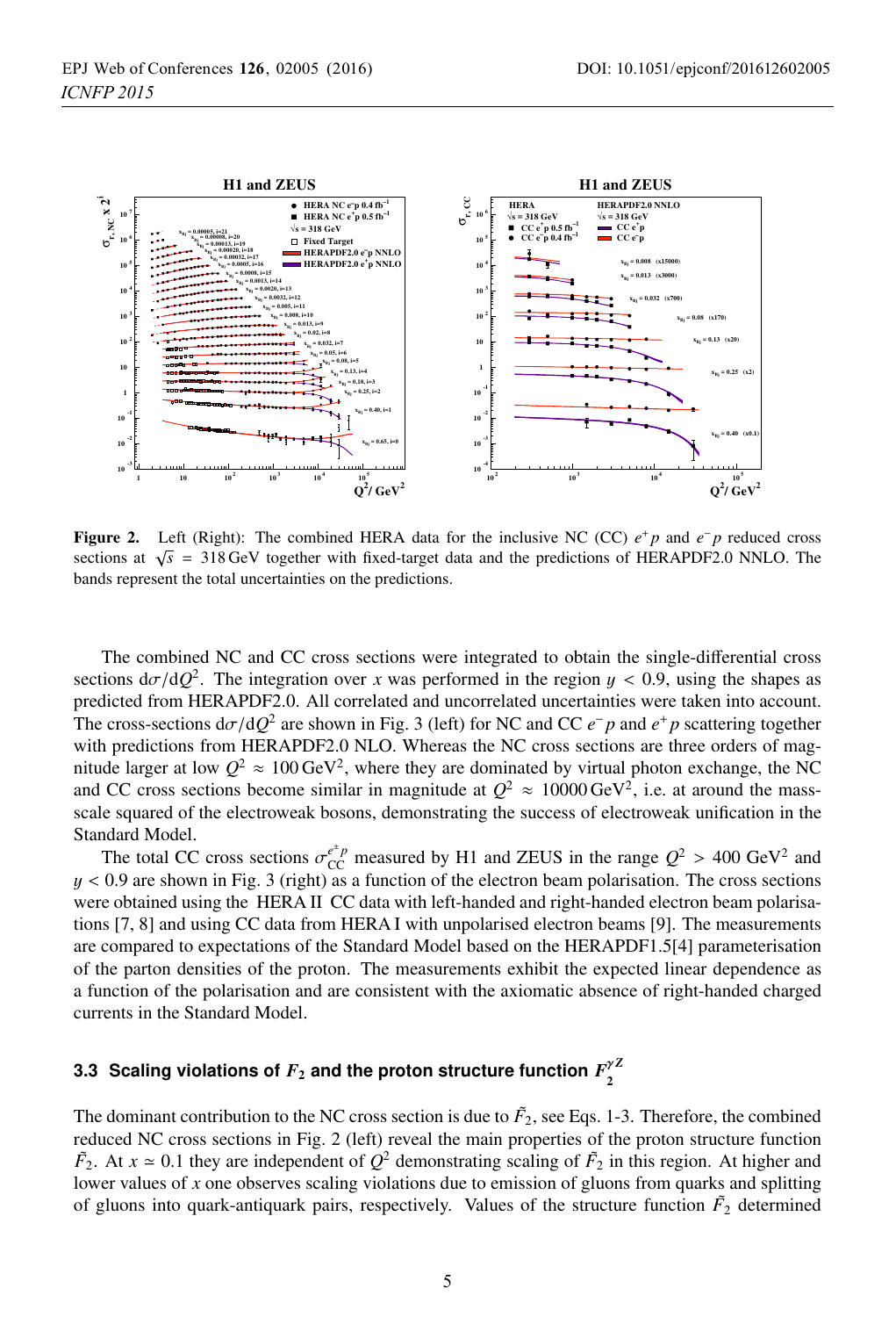

**Figure 3.** Left: The combined HERA NC and CC  $e^- p$  and  $e^+ p$  cross sections,  $d\sigma/dQ^2$ , together with predictions from HERAPDF2.0 NLO. Right: The dependence of the total *e*<sup>+</sup> *p* and *e*<sup>−</sup> *p* CC cross sections in the region  $Q^2 > 400 \,\text{GeV}^2$  and  $y < 0.9$  on the electron beam polarisation  $P_e$ , together with the Standard Model predictions based on HERAPDF1.5.

from the reduced cross sections in the phase space, where corrections due to both  $x\tilde{F}_3$  and  $\tilde{F}_L$  are small, are displayed as a function of *x* at fixed  $Q^2$  in Fig. 4 (left) together with HERAPDF2.0 NLO predictions. Here, the scaling violations manifest themselves by the rise towards low values of  $x$ , which is becoming steeper as  $Q^2$  increases.

The polarisation effects in NC allow the parity violating component of the proton structure function  $\tilde{F}_2$ , namely  $F_2^{\gamma Z}$ , to be determined. For a given electron charge the difference of the left (L) and right (R) polarised NC cross sections can be written as

$$
\frac{\sigma_{r,NC}^{\pm}(P_L^{\pm}) - \sigma_{r,NC}^{\pm}(P_R^{\pm})}{P_L^{\pm} - P_R^{\pm}} = \kappa \left[ \mp a_e F_2^{\gamma Z} + \frac{Y_-}{Y_+} v_e x F_3^{\gamma Z} - \frac{Y_-}{Y_+} \kappa (v_e^2 + a_e^2) x F_3^Z \right].
$$
 (6)

Subtracting the differences for the *e*−*p* and *e*<sup>+</sup>*p* interactions, the terms proportional to  $xF_3^{\gamma Z}$  and  $xF_3^Z$ cancel, and  $F_2^{\gamma Z}$  can be directly extracted from the cross section data. H1 performed such measurements [7] for  $Q^2 \ge 200 \text{ GeV}^2$  using HERA II data with the polarised electron beams. Only a weak  $Q^2$  dependence is expected, and therefore the measurements were transformed to a common  $Q^2$  value of 1500 GeV<sup>2</sup> using the H1PDF 2012 fit [7] and were averaged in each *x* bin. The parity violating structure function  $\tilde{F}_2^{\gamma Z}$  measured for the first time is displayed in Fig. 4 (right).

# **3.4** Electron charge dependence of the NC cross section and determination of  $xF_3^{\gamma Z}$

The different charges of electrons and positron beams allow the structure function  $x\tilde{F}_3$  to be measured due to difference in the sign in front of the  $x\tilde{F}_3$  contribution in Eq. 1. The differences in the combined *e*<sup>+</sup> *p* and *e*<sup>−</sup> *p* NC reduced cross sections are clearly visible at high  $Q^2$  in Fig. 2 (left). The structure function  $x\tilde{F}_3$  was extracted by subtracting the combined NC  $e^+p$  from the combined NC  $e^-p$  cross sections at HERA for  $Q^2 \ge 1000 \text{ GeV}^2$ . The dominant contribution to  $x\tilde{F}_3$  arises from the  $\gamma Z$  interference, which allows  $xF_3^{\gamma Z}$  to be determined using Eq. 2. The structure function  $xF_3^{\gamma Z}$  is non-singlet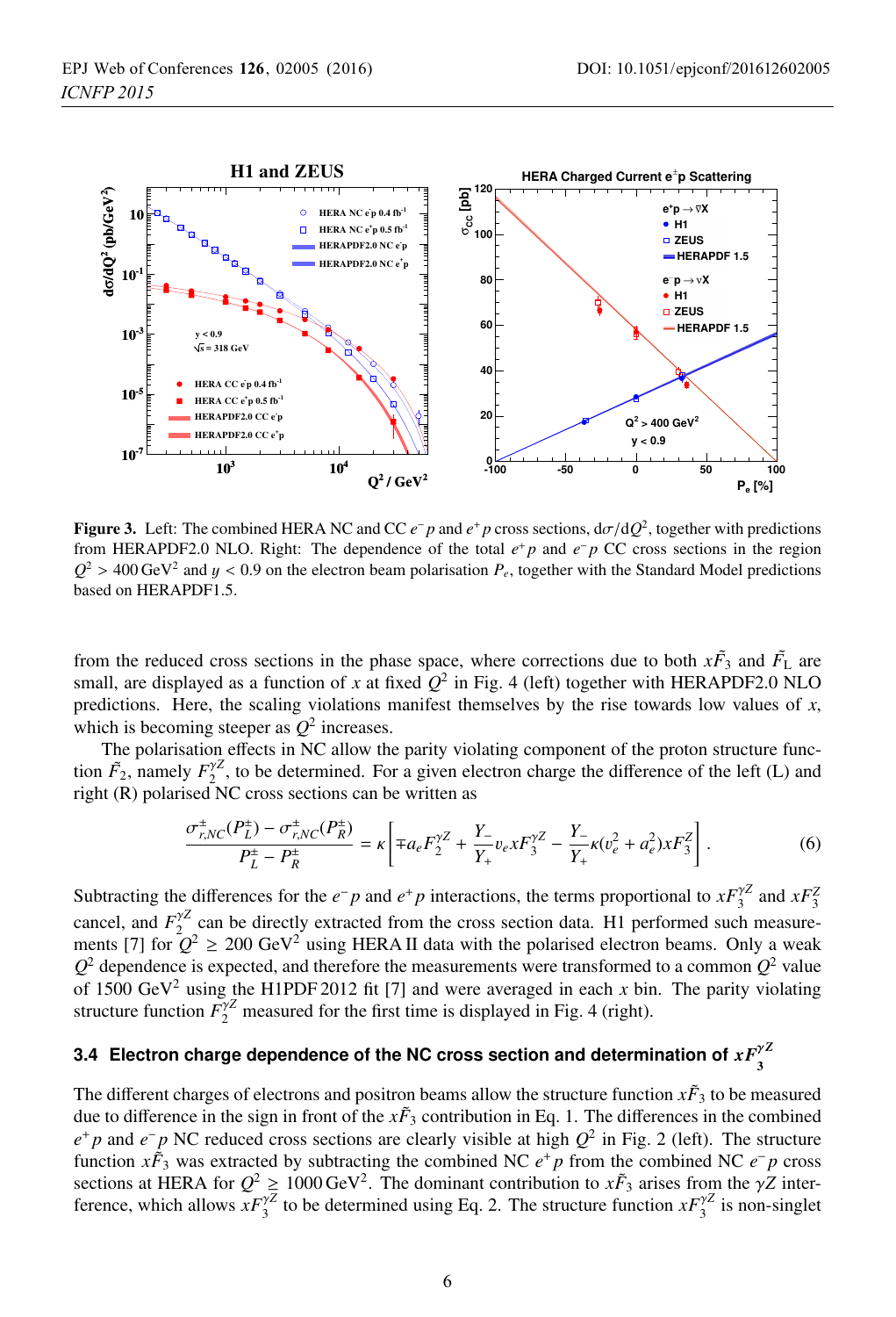

**Figure 4.** Left: The structure function  $\tilde{F}_2$  as extracted from the HERA combined reduced NC cross sections for four values of  $Q^2$  together with predictions using HERAPDF2.0 NLO. Right: The structure function  $F_2^{\gamma Z}$  as a function of *x* at  $Q^2 = 1500 \text{ GeV}^2$  compared to predictions based on H1PDF 2012.

and shows little dependence on  $Q^2$ . The measured  $xF_3^{\gamma Z}$  at different  $Q^2$  values can thus be averaged taking into account the small  $Q^2$  dependence. The averaged values of  $xF_3^{\gamma Z}$  [1], determined for a  $Q^2$ value of 1000 GeV<sup>2</sup>, are shown in Fig. 5 (left). The measurement directly probes the valence-quark content of the proton and is well described by HERAPDF2.0 NLO.

### **3.5 Measurement of the longitudinal structure function** *FL*

The longitudinal structure function *FL* is obtained at HERA [10, 11] in a model independent way using measurements at fixed *x* and  $Q^2$  but different *y*. This is achieved by H1 and ZEUS using data from



**Figure 5.** Left: The structure function  $xF_3^{\gamma Z}$  for ten values of  $Q^2$  together with predictions from HERAPDF2.0 NLO. Right: The H1 and ZEUS measurements of  $F_L(Q^2)$ . The resulting *x* values of the averaged  $F_L$  are given on top for each point in  $Q^2$ . The data are compared to NNLO predictions based on a selection of PDF sets as indicated.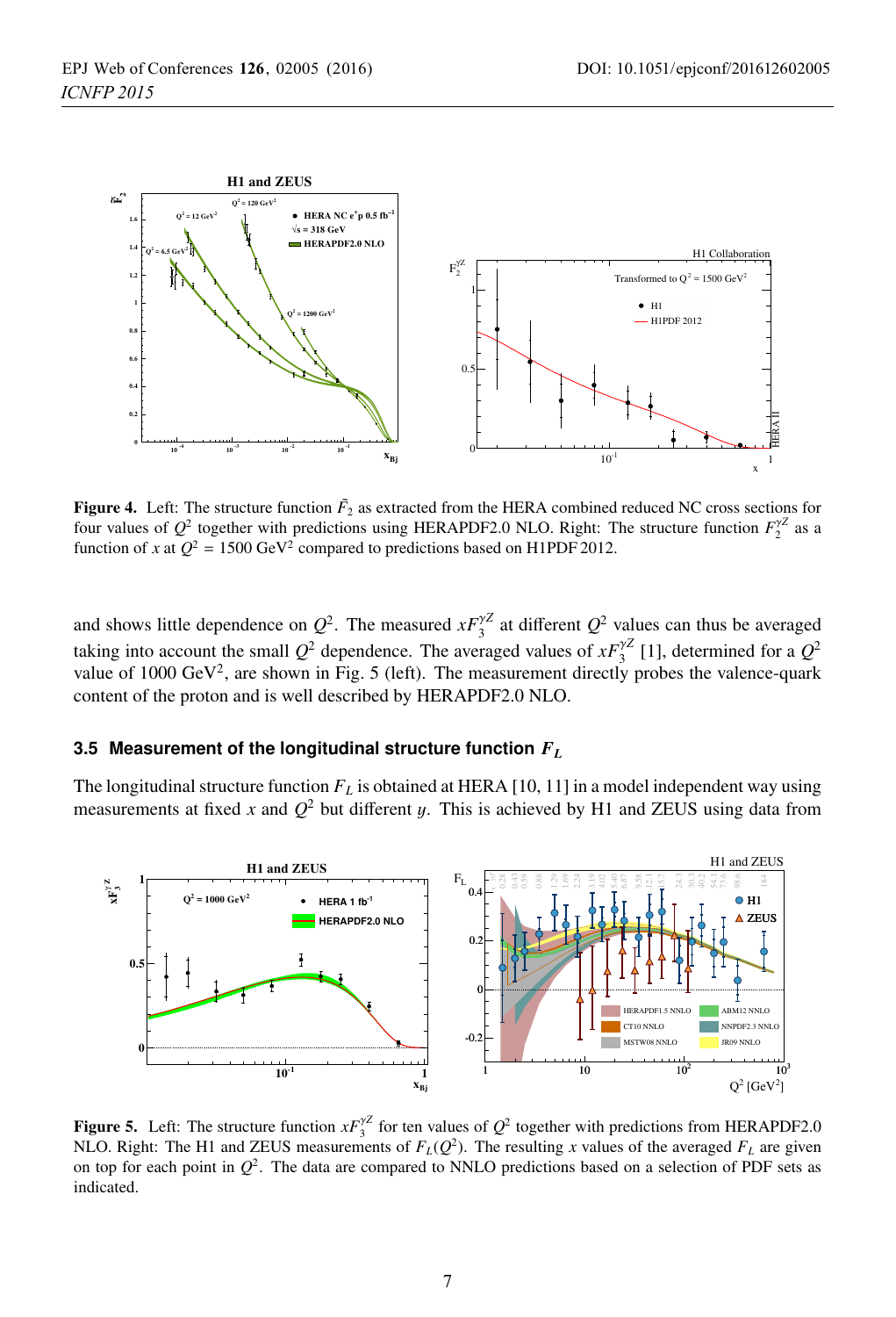running periods with reduced (460 GeV and 575 GeV) and nominal (920 GeV) proton beam energies. According to Eq. 1, the  $F_L$  contribution to the reduced cross section is proportional to  $f(y) = y^2/[1 +$  $(1 - y)^2$ ]. Therefore, the *F<sub>L</sub>* values can be determined as slopes of straight-line fits of the measured  $\sigma_{\text{avg}}(x, \Omega^2, u)$  values as a function of the *u*-dependent factor  $f(u)$ . More sophisticated procedures  $\sigma_{r,NC}(x, Q^2, y)$  values as a function of the y-dependent factor  $f(y)$ . More sophisticated procedures to determine  $F<sub>L</sub>$  and  $F<sub>2</sub>$  were applied by H1 and ZEUS to take into account correlations of data points due to systematic uncertainties. The H1 and ZEUS measurements of  $F<sub>L</sub>(x, Q<sup>2</sup>)$  were averaged at fixed  $Q^2$ , and the resulting values of  $F<sub>L</sub>(Q^2)$  are shown in Fig. 5 (right). The H1 measurements generally lie above the ZEUS results. The differences were examined in the common  $Q^2$  range,  $9 \leq Q^2 \leq 110 \text{ GeV}^2$ . Taking into account both the correlations between the H1 and between the ZEUS measurements, a  $\chi^2$  of 11 was obtained for 8 degrees of freedom. This corresponds to a pvalue of 20%, indicating consistency of the H1 and ZEUS  $F<sub>L</sub>$  results. The data are reasonably well reproduced by theoretical predictions at NNLO. The measurements of *FL* were used to determine the ratio  $R = F_L/(F_2 - F_L)$ . For  $1.5 \leq Q^2 \leq 800 \text{ GeV}^2$  the ratio *R* measured by H1 showed constant behaviour yielding the averaged value of  $R = 0.23 \pm 0.04$  [10]. The corresponding ZEUS result is  $R = 0.105_{-0.037}^{+0.055}$  [11] in the range  $9 \le Q^2 \le 110 \text{ GeV}^2$ .

## **4 QCD analysis of the combined inclusive cross sections at HERA**

The combined inclusive  $e^{\pm} p$  NC and CC cross section data [1] were used as the sole input in the pQCD analysis, resulting in the PDF set called HERAPDF2.0 [1]. This analysis was performed within the HERAFitter framework [12] by fitting the predictions obtained by solving the DGLAP evolution equations at LO, NLO and NNLO in the MS scheme [13] to the combined HERA data. The DGLAP equations yield the PDFs at all scales  $\mu_f^2$  and *x*, if they are provided as functions of *x* at some starting scale. In variable-flavour-number schemes, this scale has to be below the charm-quark some starting scale. In variable-flavour-number schemes, this scale has to be below the charm-quark mass parameter,  $M_c$ , squared. It was chosen to be 1.9 GeV<sup>2</sup>. The renormalisation and factorisation scales were taken to be  $Q^2$ . The heavy-quark coefficient functions were calculated in the generalmass variable-flavour-number scheme called RTOPT [14] for the NC structure functions. For the CC structure functions, the zero-mass approximation was used, since all HERA CC data have  $Q^2 \gg M_b^2$ , where  $M_b$  is the beauty-quark mass parameter in the calculation. The value of  $M_c$  and  $M_b$  were chosen after performing  $\chi^2$  scans of NLO and NNLO pQCD fits to the combined inclusive data together with the HERA combined charm data [15] or with data on beauty production from ZEUS [16] and H1 [17]. The value of the strong coupling constant was taken to be  $\alpha_s(M_Z^2) = 0.118$  [18] at NLO and NNLO and  $\alpha_s(M_Z^2) = 0.130$  [19] for the LO fit and  $\alpha_s(M_Z^2) = 0.130$  [19] for the LO fit.<br>In the approach of HFR APDE the

In the approach of HERAPDF, the PDFs of the proton, *xf*, are generically parameterised at the starting scale as  $xf(x) = Ax^B(1-x)^C(1+Dx+Ex^2)$ . The PDFs parameterised are the gluon distribution, *xg*, the valence-quark distributions,  $xu_v$ ,  $xdv_v$ , and the *u*-type and *d*-type anti-quark distributions,  $x\overline{U}$ , *xD*. The relations  $x\overline{U} = x\overline{u}$  and  $x\overline{D} = x\overline{d} + x\overline{s}$  are assumed at the starting scale.

The central parameterisation is

$$
xg(x) = A_g x^{B_g} (1-x)^{C_g} - A'_g x^{B'_g} (1-x)^{C'_g},
$$
  
\n
$$
xu_v(x) = A_{u_v} x^{B_{u_v}} (1-x)^{C_{u_v}} \left(1 + E_{u_v} x^2\right),
$$
  
\n
$$
x\bar{U}(x) = A_{\bar{U}} x^{B_{\bar{U}}} (1-x)^{C_{\bar{U}}} (1 + D_{\bar{U}} x),
$$
  
\n
$$
x\bar{D}(x) = A_{\bar{D}} x^{B_{\bar{D}}} (1-x)^{C_{\bar{D}}}.
$$
  
\n
$$
x\bar{D}(x) = A_{\bar{U}} x^{B_{\bar{U}}} (1-x)^{C_{\bar{D}}}.
$$
  
\n(7)

In the gluon distribution, *xg*, an additional term of the form  $A'_{g}x^{B'_{g}}(1-x)^{C'_{g}}$  was subtracted at NLO and NNI O to allow more flexibility for the gluon distribution. The fits without this term are marked by NNLO to allow more flexibility for the gluon distribution. The fits without this term are marked by adding "AG" (alternative gluon) to the fit notation, e.g. HERAPDF2.0AG LO for the fit at LO.

To safely remain in the kinematic region where pQCD is expected to be applicable, only cross sections for  $Q^2$  starting from  $Q_{\text{min}}^2 = 3.5 \text{ GeV}^2$  were used in the analysis. In the kinematic region of the fits, target-mass corrections and large-*x* higher-twist corrections are expected to be negligible.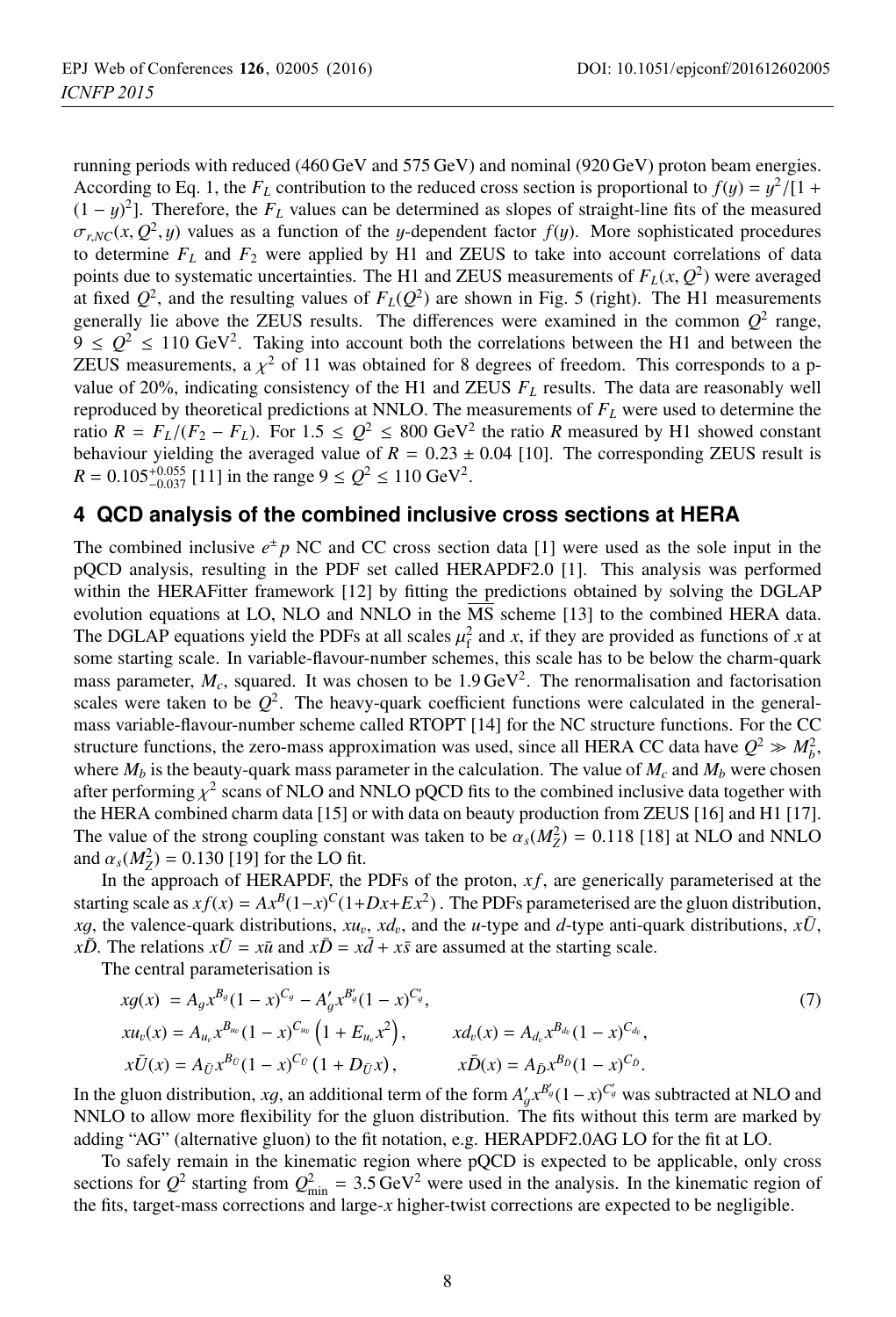

**Figure 6.** The parton distribution functions  $xu_v$ ,  $x\Delta v$ ,  $xS = 2x(\overline{U} + \overline{D})$  and *xg*; the gluon and sea distributions are scaled down by a factor 20. Left: HERAPDF2.0 NNLO at  $\mu_f^2 = 10 \text{ GeV}^2$ . The experimental, model and pa-<br>remeterisation uncertainties are shown. The dotted lines represent HERAPDE2.0AG NNLO with the alternative rameterisation uncertainties are shown. The dotted lines represent HERAPDF2.0AG NNLO with the alternative gluon parameterisation. Right: HERAPDF2.0 NNLO at  $\mu_f^2 = 10000 \,\text{GeV}^2$  with  $Q_{\text{min}}^2 = 3.5 \,\text{GeV}^2$  compared to  $\text{HFR}$  APDF2.0 NNLO with  $Q^2 = 10 \,\text{GeV}^2$ . The bands represent the total uncertainties HERAPDF2.0HiQ2 NNLO with  $Q_{\text{min}}^2 = 10 \,\text{GeV}^2$ . The bands represent the total uncertainties.

Experimental uncertainties were determined using the Hessian method with the criterion  $\Delta \chi^2 = 1$ , justified by the consistency of the input HERA data. In addition to experimental uncertainties, model and parameterisation uncertainties were also considered. The uncertainties on HERAPDF2.0 due to the choice of model settings and the form of the parameterisation were evaluated by varying the assumptions. Two kinds of parameterisation uncertainties were considered, the variation of the starting scale and the addition of terms with parameters  $D$  and  $E$ ; see the generic form of parameterisation above. The only significant difference from the 14-parameter central fit came from the 15-parameter fit, for which  $D_{u_v}$  was non zero. The final parameterisation uncertainty for a given quantity is taken as the largest of the uncertainties. The total PDF uncertainty is obtained by adding in quadrature the experimental, the model and the parameterisation uncertainties. The setup used in this QCD analysis follows closely to the one established earlier for HERAPDF1.0 [3] for fitting the combined HERA I data [3].

### **4.1 HERAPDF2.0 and its variants**

Using the standard settings discussed above, the HERAPDF2.0 sets of PDS were determined at NLO and NNLO. A summary of HERAPDF2.0 NNLO is shown in Fig. 6 (left) at the scale  $\mu_f^2 = 10 \,\text{GeV}^2$ .<br>The experimental model and parameterisation uncertainties are shown separately. The distribution of The experimental, model and parameterisation uncertainties are shown separately. The distribution of HERAPDF2.0AG NNLO with the alternative gluon parameterisation is shown as well. At NNLO, the gluon distribution of HERAPDF2.0 ceases to rise at low *x* in contrast to HERAPDF2.0AG NNLO.

It was observed that the  $\chi^2$  per degree of freedom in the fit is decreasing and getting closer to unity with increasing value of  $Q_{\text{min}}^2$ . This continues up to  $Q_{\text{min}}^2 = 10 \,\text{GeV}^2$ , remaining about the same for higher values of  $Q_{\text{min}}^2$ . This could be caused by non-perturbative contributions missing in the theory used in the fit. A question may arise whether including data from the kinematic region of low *x* and low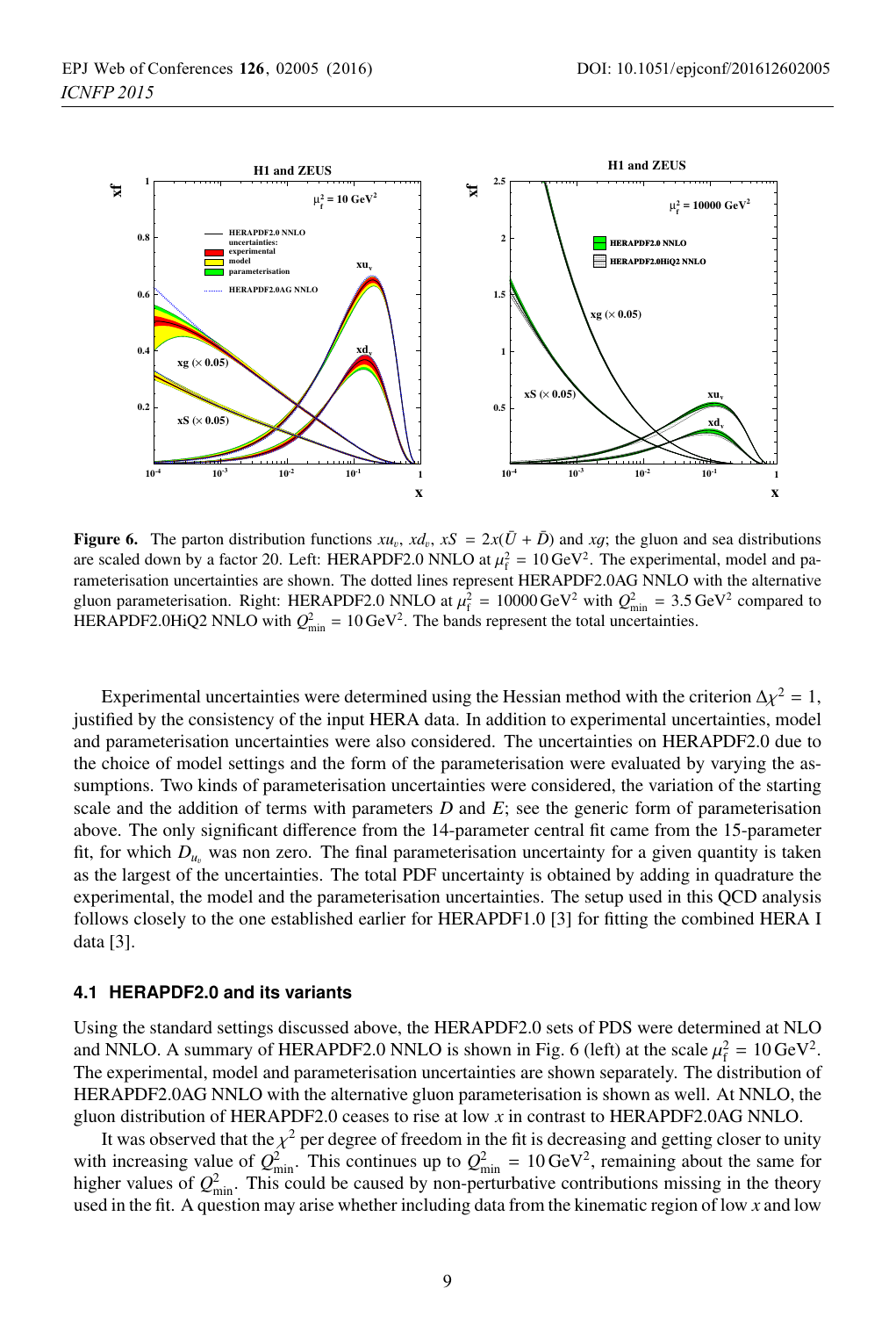$Q^2$ , i.e. below 10 GeV<sup>2</sup>, in the PDF fits could introduce a bias on predictions for high *x* and high  $Q^2$ . To answer this, the HERAPDF2.0HiQ2 NLO and NNLO fits were performed with  $Q_{\text{min}}^2 = 10 \text{ GeV}^2$ and the same other settings as for HERAPDF2.0. At NLO, the gluon distributions of HERAPDF2.0 and HERAPDF2.0HiQ2 were found to be compatible within uncertainties. At NNLO, the two gluon distributions differ significantly. Using the higher  $Q_{\text{min}}^2$  at NNLO causes the gluon distribution to turn over at low *x*. Nevertheless, it was demonstrated that at the high scale of  $\mu_f^2 = 10000 \text{ GeV}^2$ , the PDFs resulting from the two fits are very similar see Fig. 6 (right). This confirms that the value of PDFs resulting from the two fits are very similar, see Fig. 6 (right). This confirms that the value of  $Q_{\text{min}}^2 = 3.5 \text{ GeV}^2$  is safe for pQCD fits to HERA data and no bias was introduced for applications at higher scales like cross-section predictions for the LHC higher scales like cross-section predictions for the LHC.

The PDFs of HERAPDF2.0 NNLO are directly compared in Fig. 7 to the PDFs of MMHT2014 [20], for which the same heavy-flavour scheme, i.e. RTOPT, was used. Also comparisons to the PDFs of CT10 [21], for which a heavy-flavour-scheme based on ACOT was used, and NNPDF3.0 [22], for which the FONLL scheme was used, are shown. All PDFs are compatible taking into account full uncertainties. The largest relative discrepancy ( $\approx 2.5\sigma$ ) is found in the shape of the  $xu_v$  distribution at  $x \approx 0.4$ . The variants of the QCD fit, HERAPDF2.0FF3A and HERA-PDF2.0FF3B, obtained using fixed-flavour-number schemes are compared in Fig. 8 to the PDFs of ABM11 FF(3N) [23] and NNPDF3.0 FF(3N) [22] with similar flavour schemes. The gluon distributions are quite similar. Some differences are observed in the  $xu_v$  and  $x\overline{d}_v$  valence distributions.

An extension of the analysis by including HERA data on charm and jet production, denoted as HERAPDF2.0Jets, made a simultaneous determination of parton distributions and the strong coupling at the scale  $M_Z^2$  possible. A full uncertainty analysis was performed including model and parameterisation uncertainties as well as additional hadronisation uncertainties on the jet data. The  $\chi^2$  and the resulting PDFs of the HERAPDF2.0Jets fit are very close to the values for the fit with fixed



**Figure 7.** The parton distribution functions  $xu_v$ ,  $xd_v$ ,  $xg$  and  $xS = 2x(\bar{U} + \bar{D})$  of HERAPDF2.0 NNLO at  $\mu_f^2 = 10 \text{ GeV}^2$  compared to those of MMHT2014, CT10 and NNPDF3.0. The left panel shows the distribution<br>with uncertainties only for HERAPDE2.0. The right panel shows the PDEs pormalised to HERAPDE2.0 and with uncertainties only for HERAPDF2.0. The right panel shows the PDFs normalised to HERAPDF2.0 and with uncertainties for all PDFs.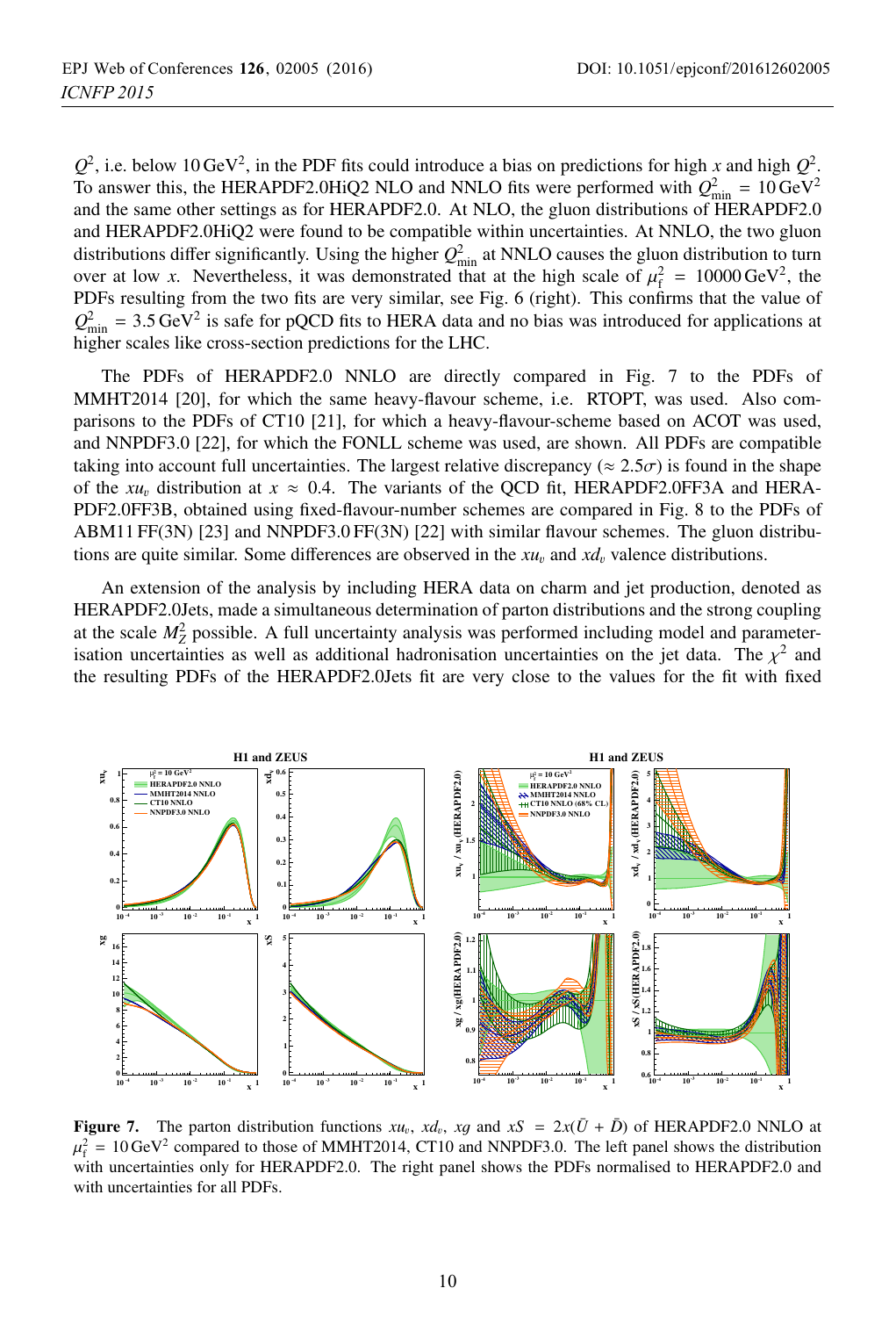

**Figure 8.** The parton distribution functions  $xu_v$ ,  $x_d$ ,  $x_g$  and  $xS = 2x(\bar{U} + \bar{D})$ . Left: HERAPDF2.0FF3A at  $\mu_f^2 = 10 \,\text{GeV}^2$  compared to ABM11 FF. Right: HERAPDF2.0FF3B at the starting scale  $\mu_{f_0}^2 = 1.9 \,\text{GeV}^2$  compared<br>to NNPDE3.0EE(3N) to NNPDF3.0FF (3N).

 $\alpha_s(M_Z^2) = 0.118$ , because the HERAPDF2.0Jets fit with free  $\alpha_s(M_Z^2)$  yields a very similar value of

$$
\alpha_s(M_Z^2) = 0.1183 \pm 0.0009(\text{exp}) \pm 0.0005(\text{model/param.}) \pm 0.0012(\text{hadron.}) \substack{+0.0037\\-0.0030}(\text{scale}) .
$$

The uncertainty on  $\alpha_s(M_Z^2)$  due to scale uncertainties was evaluated by varying the renormalisation and factorisation scales by a factor of two both separately and simultaneously and taking the maximal and factorisation scales by a factor of two, both separately and simultaneously, and taking the maximal positive and negative deviations. The result on  $\alpha_s(M_Z^2)$  is compatible with the world average [18] and it is competitive with other determinations at NI O it is competitive with other determinations at NLO.

### **5 Summary and Conclusion**

The H1 and ZEUS collaborations measured inclusive  $e^{\pm}p$  scattering cross sections at HERA from 1994 to 2007, collecting a total integrated luminosity of about 1 fb<sup>-1</sup> at four different centre-of-mass energies, with two different detectors changing and improving over time. All inclusive data were combined to create one consistent set of NC and CC cross-section measurements for unpolarised  $e^{\pm}p$ scattering, spanning six orders of magnitude in both negative four-momentum-transfer squared,  $Q^2$ , and Bjorken *x*. Combined cross sections are provided for values of  $Q^2$  between  $Q^2 = 0.045 \text{ GeV}^2$  and  $Q^2$  = 50000 GeV<sup>2</sup> and values of *x* between  $x = 6 \times 10^{-7}$  and  $x = 0.65$ . They are the most precise measurements ever published for *ep* scattering over such a large kinematic range. Using the combined HERA data and the individual data taken by H1 and ZEUS with longitudinal beam polarisation, the proton structure functions  $F_2$ ,  $F_2^{\gamma Z}$ ,  $xF_3^{\gamma Z}$  and  $F_L$  were obtained, and scaling violations, electroweak unification and polarisation effects in CC were demonstrated.

The combined inclusive cross sections were used as input to a QCD analysis within the DGLAP formalism. The resulting parton distribution functions are denoted HERAPDF2.0 and are available at LO, NLO and NNLO using variable-flavour-number scheme. Two variants, HERAPDF2.0 FF3A and FF3B, using fixed-flavour number schemes, are also available at NLO. Other variants of the fit were